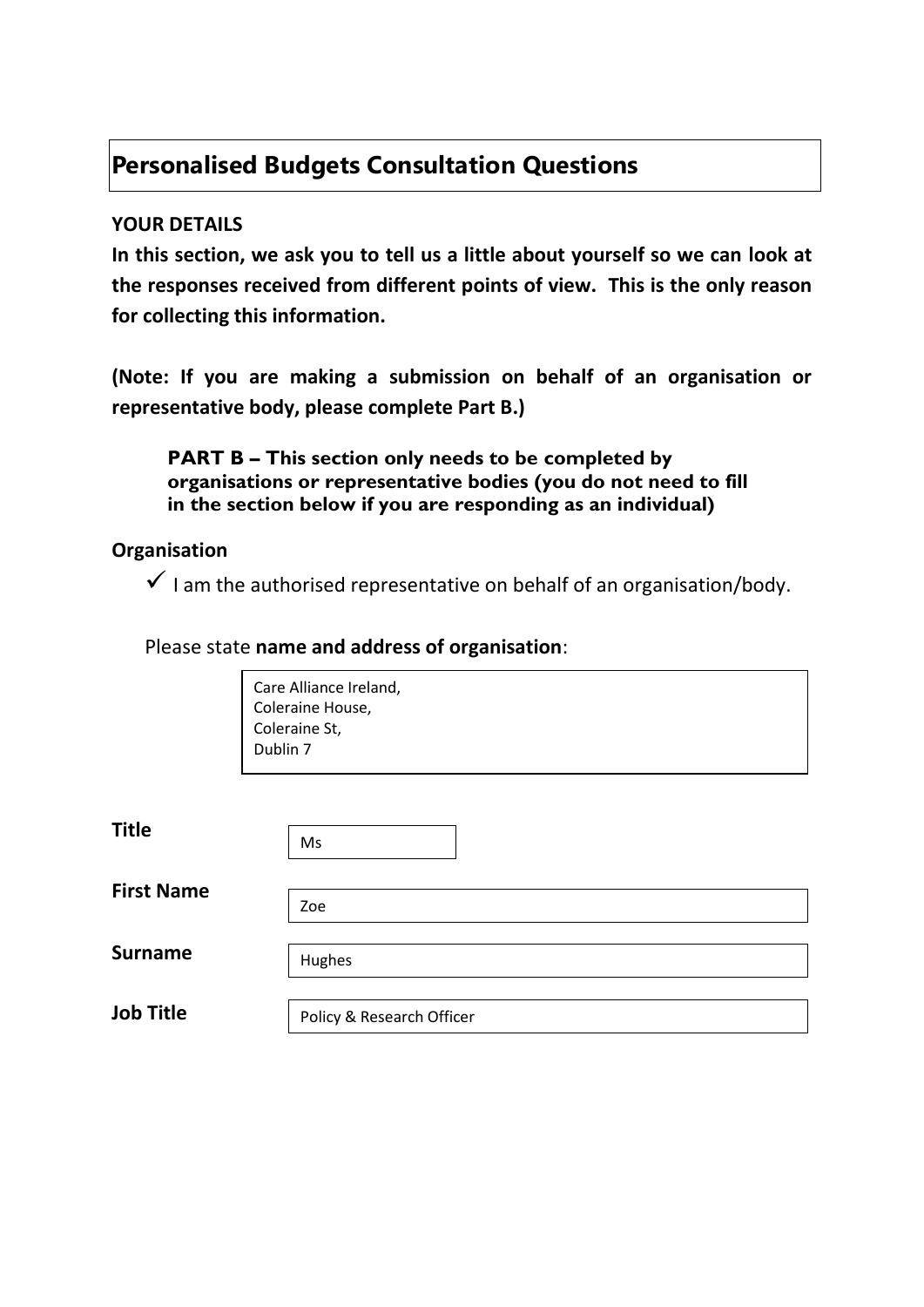| Please state category of organisation:      |  |                            |  |  |  |
|---------------------------------------------|--|----------------------------|--|--|--|
| <b>Regulatory Body</b>                      |  | <b>Representative Body</b> |  |  |  |
| <b>Public Interest Group</b>                |  | Academic institution       |  |  |  |
| <b>Advocacy Body</b>                        |  | S.38/S.39                  |  |  |  |
| <b>Private Service Provider</b>             |  |                            |  |  |  |
| Voluntary/Not for Profit Home Care Provider |  |                            |  |  |  |
| Other, please specify:                      |  |                            |  |  |  |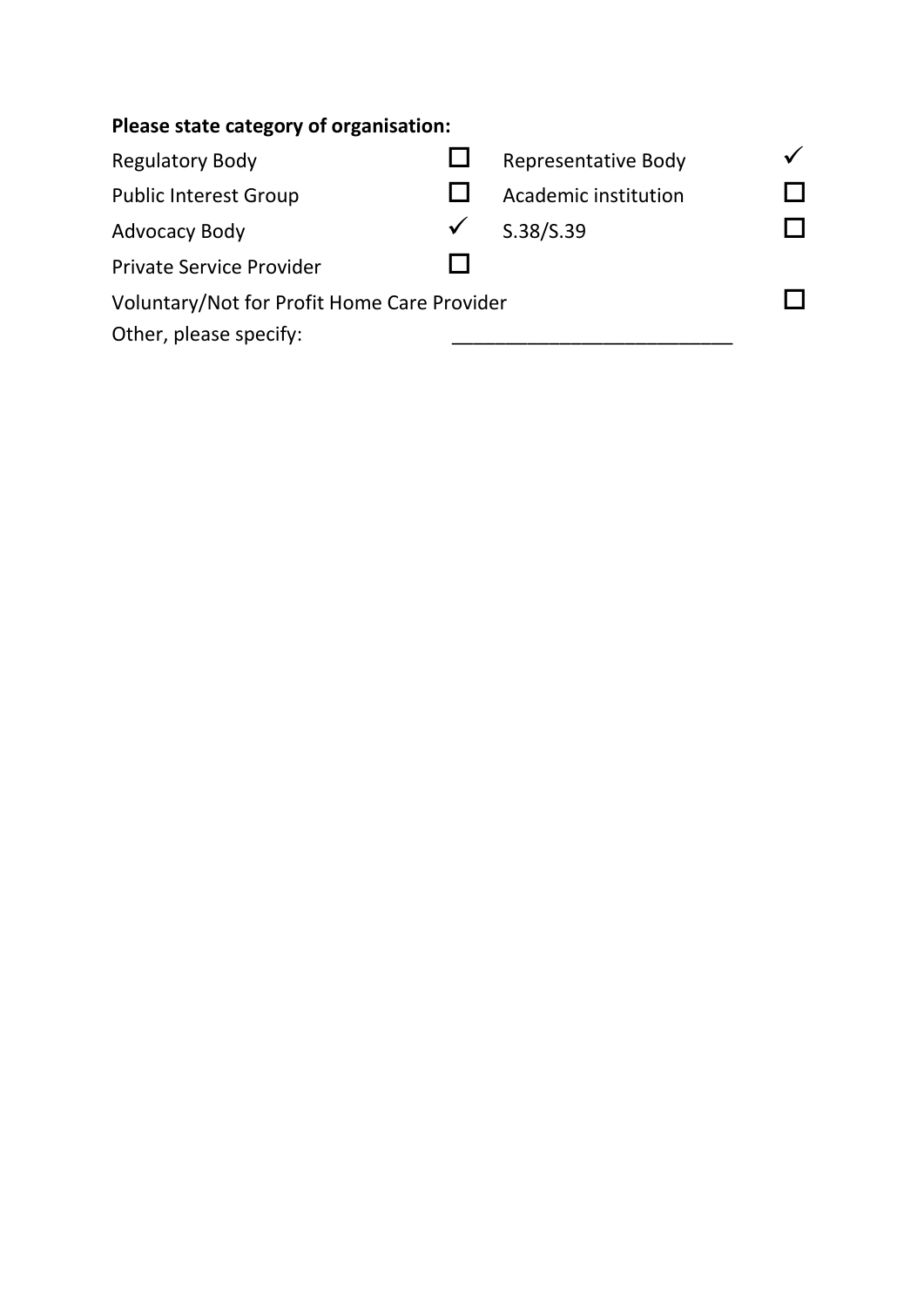# **PART C: YOUR VIEWS – To be completed by everyone.**

After reading the above outline of personalised budgets, please answer the questions below with any views you/or your organisation may have on the proposed model. If necessary, please feel free to include additional points on your submission at the end of this document.

#### **1. In your opinion, what should personalised budgets be used for?**

Care Alliance Ireland is the National Network of Voluntary Organisations supporting Family Carers. Our vision is that the role of Family Carers is fully recognised and valued by society in Ireland. As such, it is important to note that the focus of this submission will be the impact upon families as a whole, and in particular, Family Carers of those seeking to access personalised budgets.

We understand, of course, that personalised budgets are a way to encourage and ensure that people with disabilities can live as independent a life as is their choosing, and appropriate for them. The focus of this submission is not to minimise that in any way, however the introduction of any form of personalised budget must also take into account a holistic view of the family, and in particular any Family Carer who has had significant responsibility for the care and support of their loved one.

To this end, we see two main foci for personalised budgets for people with disabilities. These are summarised below.

### 1) Accessing the correct services needed in the right format

There are many Family Carers who are of the opinion that their loved ones are currently inappropriately placed in their current support situation. These inappropriate supports are not in place through any deliberate negligence in any way. However due to the need for many service providers to accommodate a range of service users with different needs and abilities, it is impossible to ensure that all the personal needs of all services users are adequately addressed within the budgets provided by the HSE.

The freedom to ensure that their loved one is accessing the correct supports and opportunities would be, for many families, highly positive. In addition the knowledge that changes can be made quickly and new opportunities can be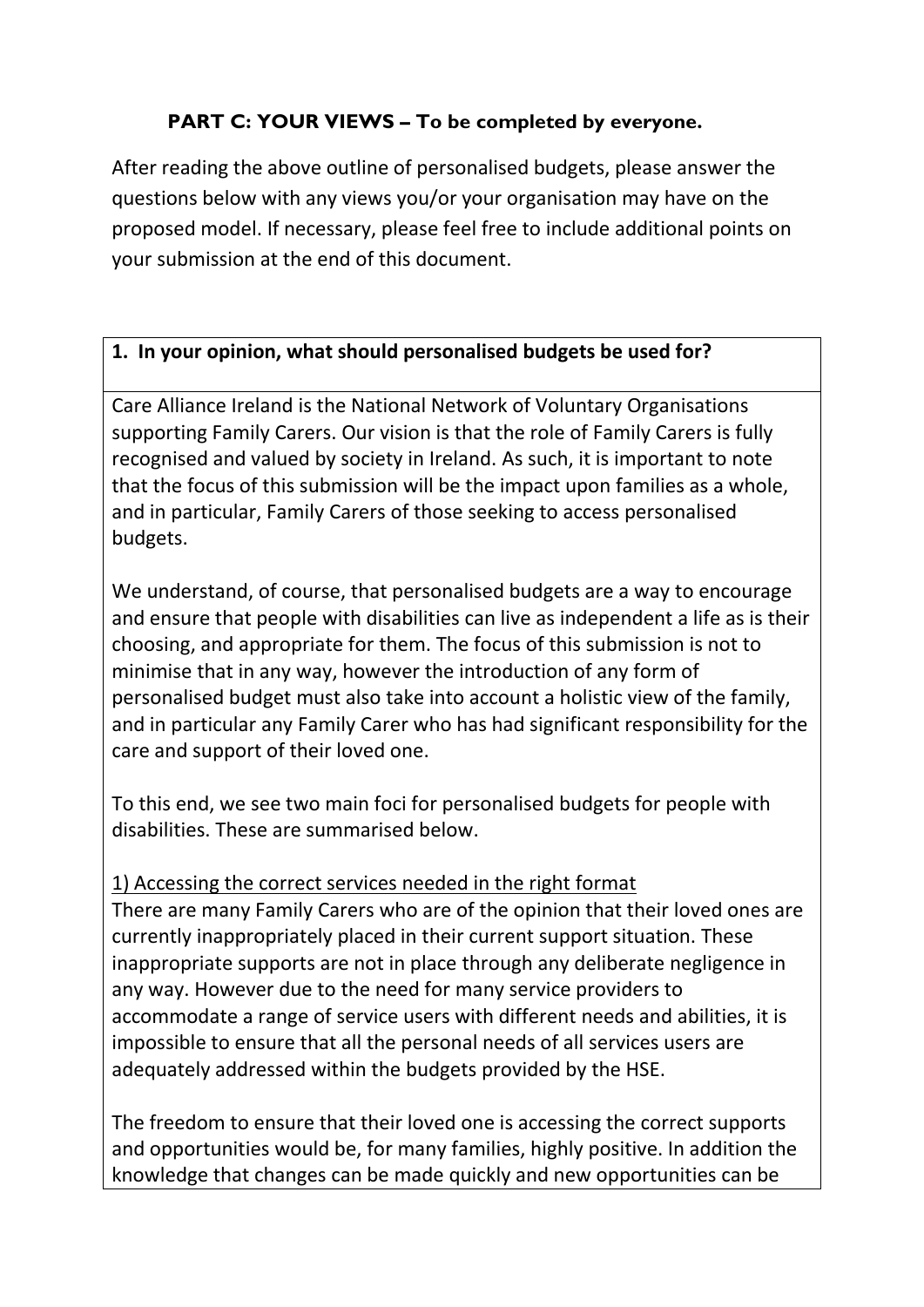taken advantage of in a more flexible manner within the correct personalised budget framework would be greatly appreciated by families.

2) Homecare/medical care if needed to ensure a high quality of life A significant concern for many families of adults with significant health and support needs is that their children are being "left behind" in the progress towards deinstitutionalisation and decongregation. For these families, access to work placement and educational training opportunities is simply not the priority- ensuring that their children have access to the nursing, home care and other supports they need is.

We would direct readers of this submission to our Discussion Document published earlier this year for more of this discussion in detail, and it is highly relevant to this discussion. The document can be found at [http://bit.ly/2o0J51K.](http://bit.ly/2o0J51K) A copy is also included with this submission.

**2. With reference to the supports and services available for this phase of implementing personalised budgets (Section 4), what are the top 3 things you think people would spend a personalised budget on (e.g. personal assistance services, home support, residential services, adult days services in line with New Directions, respite services, etc)?**

It is very difficult to pinpoint a list of things that individuals and families accessing personalised budgets would spend their money on, let alone rank them in order. Each individual and family situation is unique.

However, it is important to highlight that there is a small but significant number of families where the individual requiring care needs constant medical care in order to ensure a quality of life acceptable to them and to their loved ones. In those instances, appropriate residential and home support services will likely be at the top of the list for an allocation of funds from any personalised budget.

With regards to how individuals might spend their funding in a personalised budget model, it is important to look at the effects of these programmes on the Family Carer. Whilst we acknowledge the particular focus of recent disability policy (and do not challenge the overall promotion of independence and choice for people with disabilities), there is a significant disconnect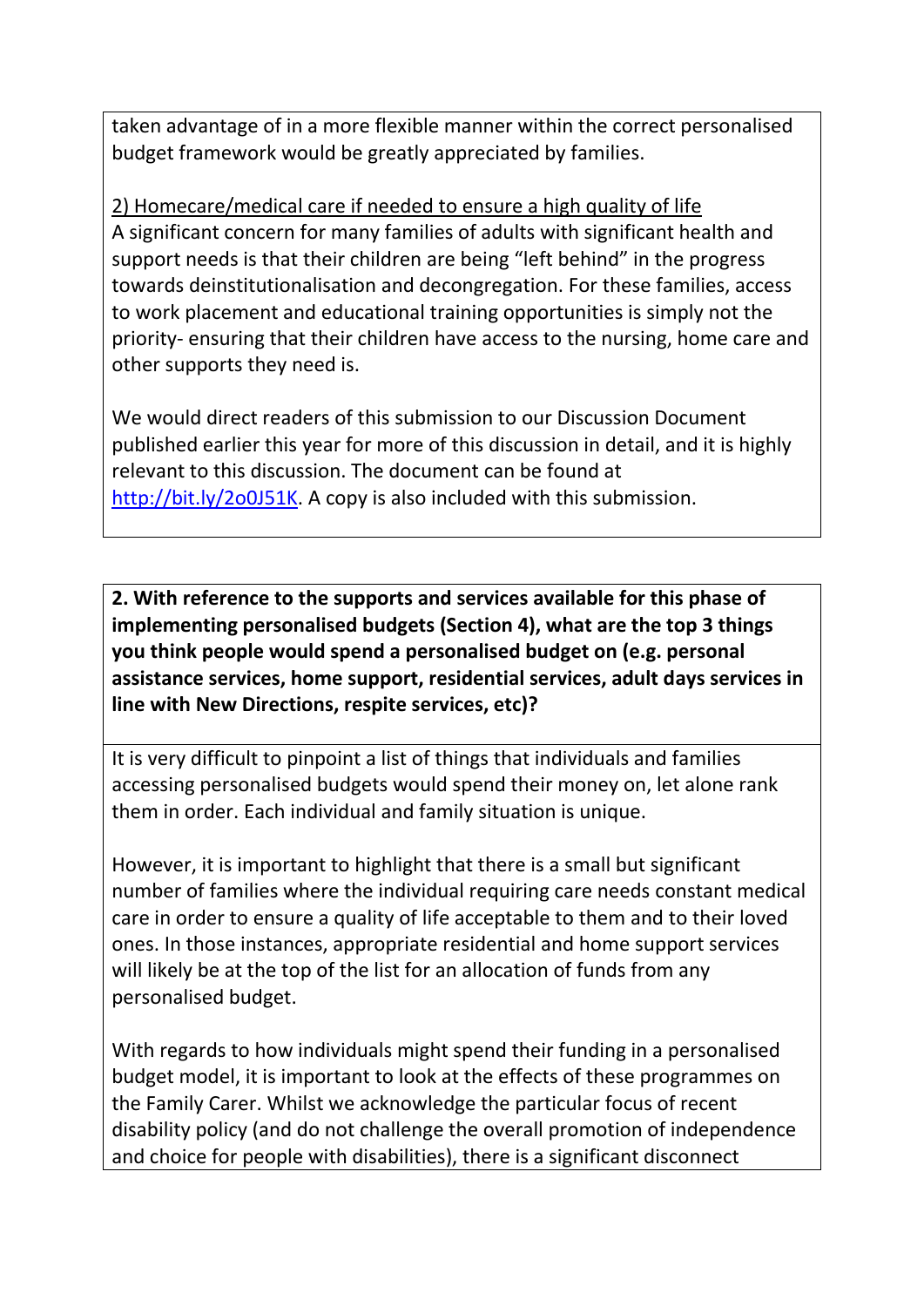between current disability policy and current Family Carer policy. The National Carers Strategy (2012) stresses that Family Carers should be increasingly seen as "key partners" in care- disability policy advocates for almost the complete opposite. This disconnect at policy level makes in increasingly difficult for service providers to adequately include family members- where appropriate- in the care and support of their service users. Again, we would direct readers to our recent Discussion Document on this topic, available at [http://bit.ly/2o0J51K.](http://bit.ly/2o0J51K)

We would like to see the possibility of people with disabilities who access a personalised budget be given the option to receive services and support- in particular when the support required includes a focus on home care support as outlined, or significant medical support- from family members. We appreciate that this has the potential to be controversial, especially as it is vital that families do not "take advantage" of the system. The outcomes for the person with a disability should, and must, always remain the focus of the budget system. However is can be argued that in some cases, those best outcomes will come from those Family carers who wish to continue to support their loved ones at home can continue to do so with the correct supports. An example of this is The Netherlands, where the majority of personal budget holders choose to employ family members as their carers within a service user directed model.

# **3. From your perspective what are the key advantages in having a personal budget?**

For Family Carers, there are a number of advantages in assisting their loved ones to access a personalised budget.

First and foremost, Family Carers want the best for their loved ones, and so having the opportunity to access the best supports in the most appropriate manner, in the most flexible fashion is positive.

There is a level of mistrust on the behalf of some families- in particular where the services which they feel best support their loved ones are withdrawn for reasons such as lack of funding, interest, or indeed the process of decongregation. This should not be ignored. Seeing their loved ones gain control over who supplies their supports, where and when they are provided, will again provide security to those families in knowing that their loved one is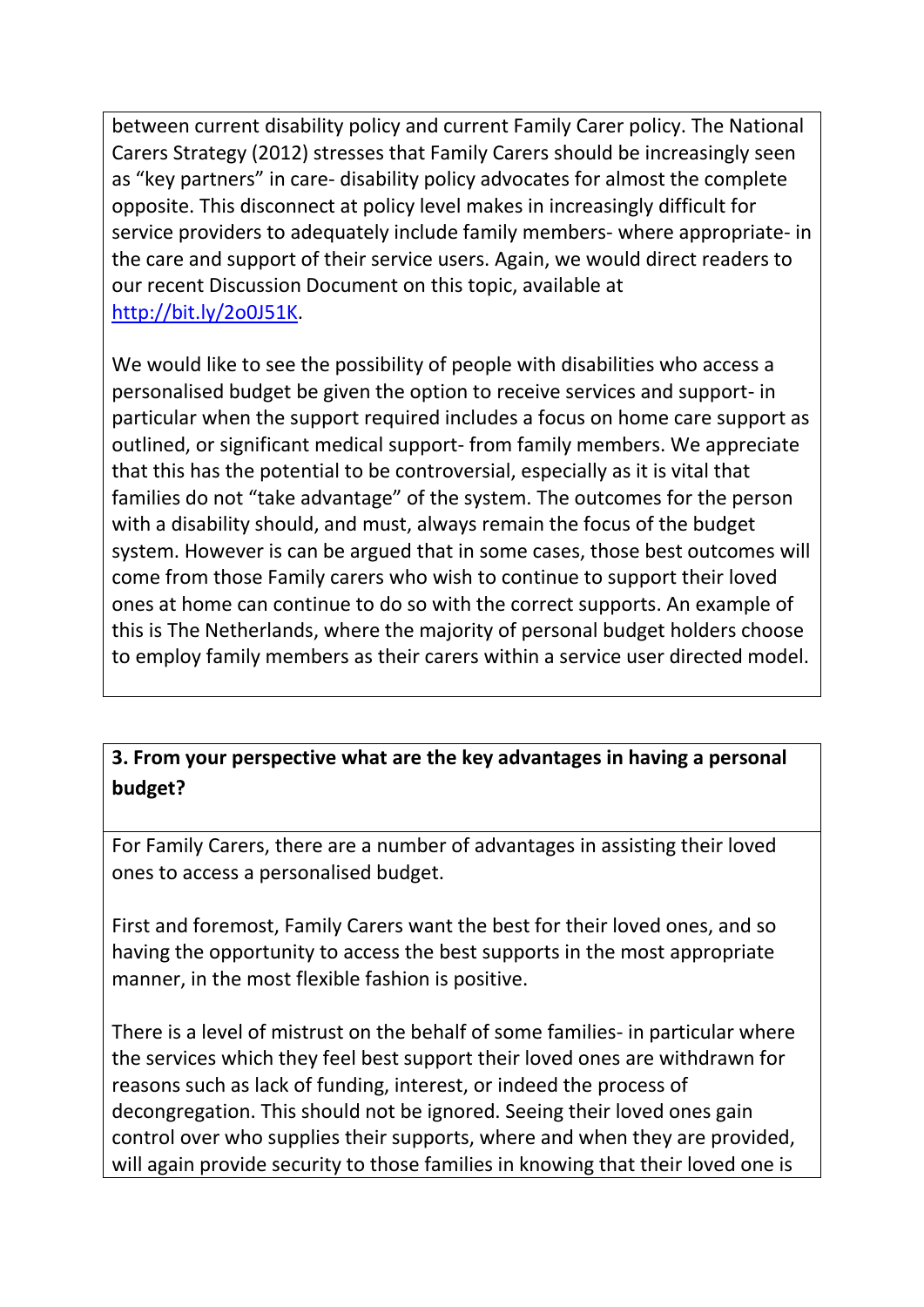in receipt of services which, given that they are in control of these supports, are less likely to be removed without warning.

# **4. From your perspective, what would be the biggest challenges in administering personal budgets?**

#### - Ensuring families are included

As we have previously discussed in this submission, there is a significant disparity between current disability policy, and current Family Carer policy. Given that a significant majority of people with disability live in the family home, it is not unreasonable to suggest that accessing a personalised budget, and therefore reframing how supports are received by a person with a disability is something which will impact upon the whole family. In particular, ensuring that the families are included in the process is vital to ensure that the outcomes for the person accessing the personalised budget are positive.

### - Ensuring right of people with advanced medical needs to access the budgeting system

We note with concern that Section 4 of the accompanying briefing notes for this consultation did not specifically mentioning nursing or high intensity home care assistant support as part of the suite of services accessible via the proposed system. As many of these individuals rely on such significant measures as part of their daily lives, ensuring their continued access to them as part of a range of services is critical.

### Ensure it does not become a "2-tier" system

Many families are concerned that current disability policy does not adequately address the specific needs of those people with significant medical needs as part of their condition. The focus is on education, training, independent living and related issues. In no way is this a bad thing, however it is important that these personalised budgets are accessible by ALL individuals with disabilities. This means that those with the ability to manage such a system on their own (with appropriate supports where necessary) do not become the only ones accessing personalised budgets. There may be more work involved, and more administrative costs, however ensuring there are mechanisms for families to become involved will alleviate that- and is in line with current Family Carer policy.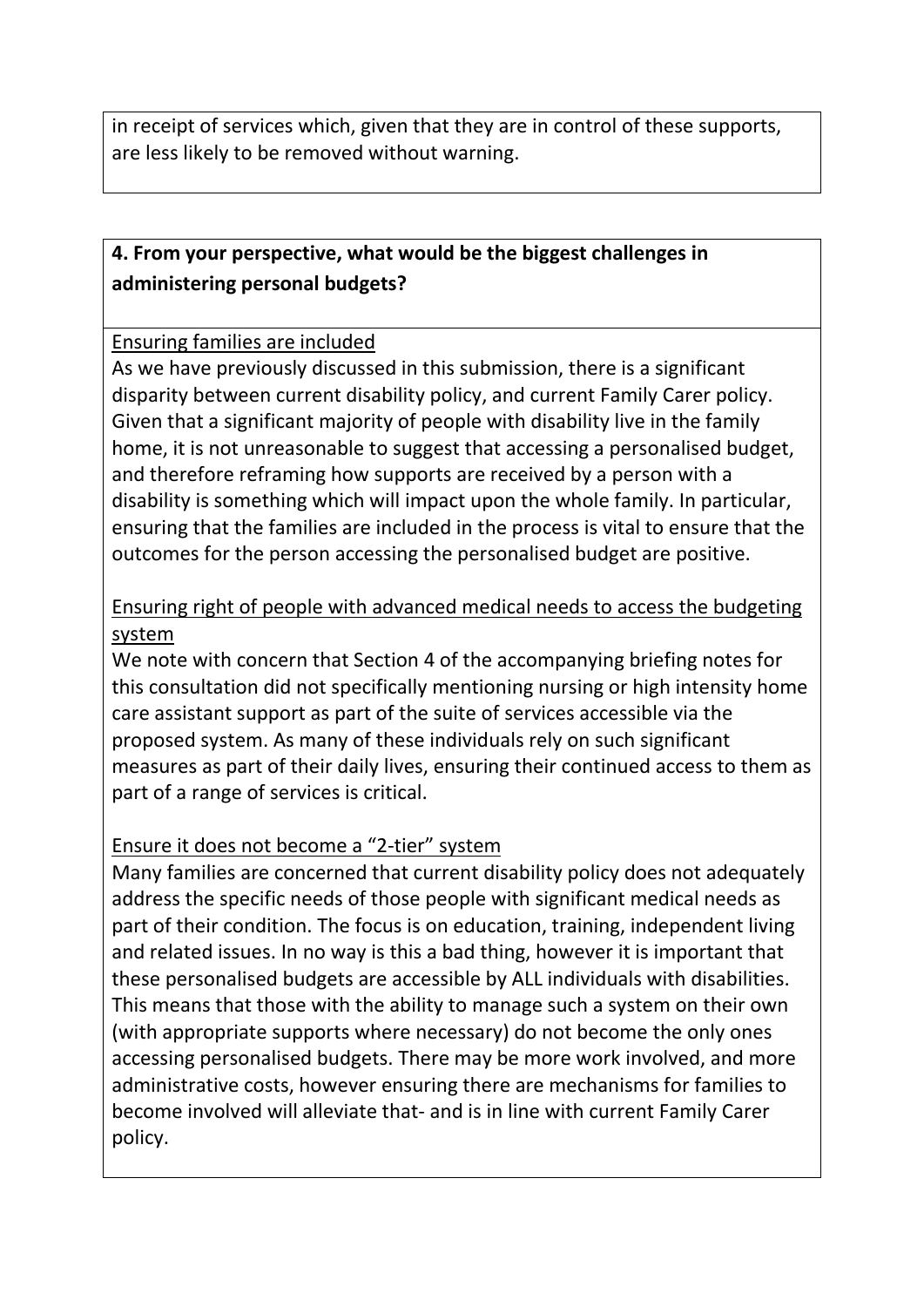# **5. What supports do you think would need to be put in place to help people to use a personalised budget?**

In keeping with the focus of this submission, we outline below some of the key training around personalised budgets which would minimise some of the concerns which families, services and people with a disability may have when accessing personal budgets.

- Understanding the rights and responsibilities of all members of a budgeting "team";
- Education for families on recent capacity legislation as it pertains to this particular issue;
- Training for people with disabilities to advocate for themselves;
- Training for family members regarding risk and their reactions to possible risk for their loved ones;
- Money management

# **6. What changes do you think having a personalised budget would make to the life of a person with a disability?**

As with all significant changes to how systems are organised, there will likely be both positive and negative changes possible for those choosing to access a personal budget. In keeping with the rest of this submission, this section will also take into consideration the wider family implications.

### *More choice/ appropriate service*

The main positive change for those accessing personal budgets in the increased freedom to craft their own support environment, utilising their own choices and their own particular individual needs to ensure the best possible fit.

### *Challenge for family members*

There is no doubt that occasionally family members of people with a disability can act in a paternalistic fashion to their loved ones. Usually, these actions are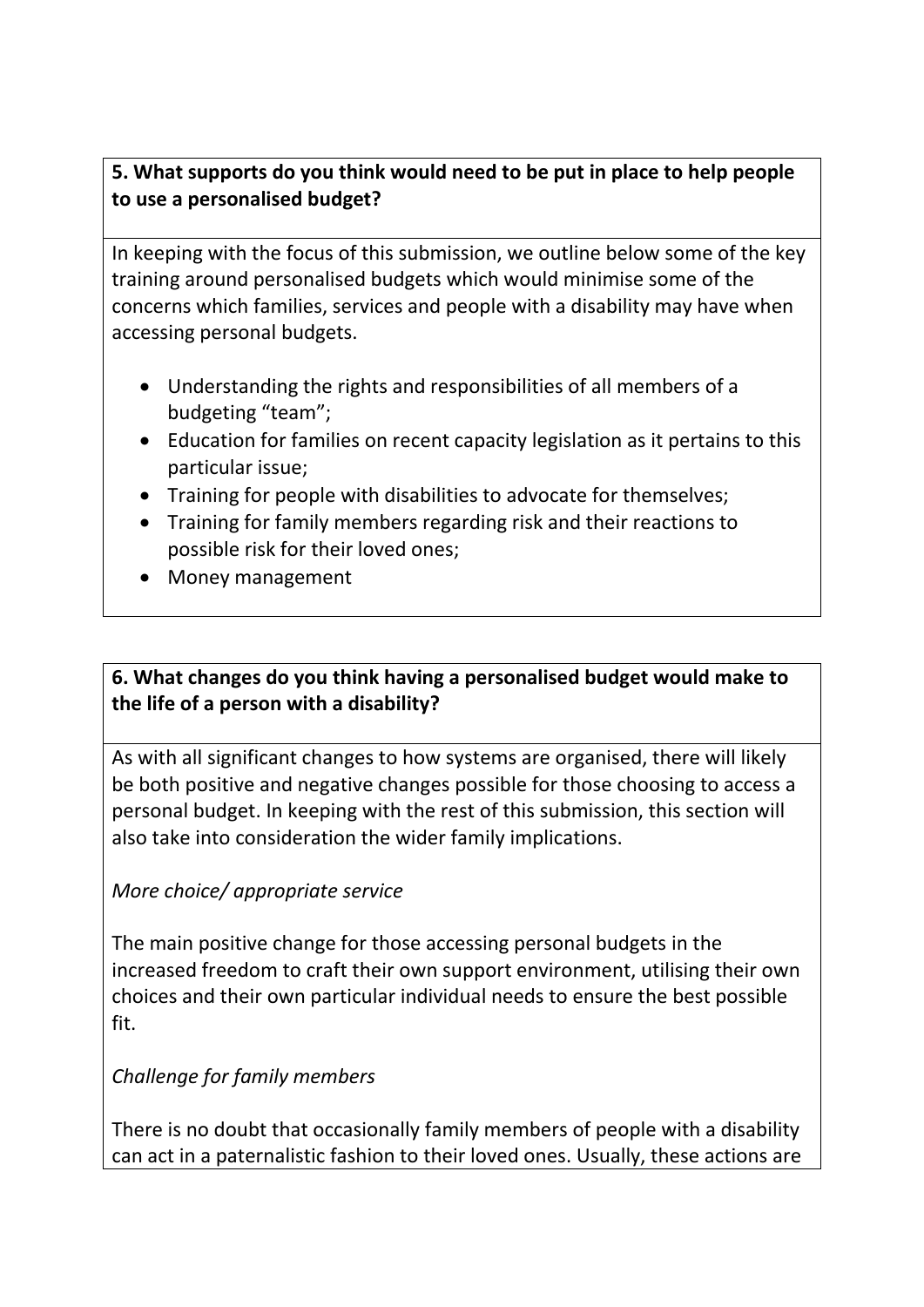acted upon out of concern and love. However, there is much literature which asserts that some families face difficulty acknowledging the changes in policy which dominate our social discourse on disability, and who infantilise their adult children with intellectual disabilities in particular. This is a challenge for all support staff and services who work with families in these situations. Accessing personalised budgets and supporting their family members to take control of their own supports will be seen as a major challenge by some families. In particular due to the clear contrast between established disability policy and Family Carer policy, this needs to be treated sensitively for all parties involved. It is important that family relationships are not allowed to break down, just as it's important that families are supported to be involved in the process of personalised budgets for their loved ones.

**7. What is one important change you would make to the way you use services and supports are provided if you had a personalised budget?**

N/A

**8. People using a personalised budget will have to provide some information on how it is being spent by them. What type of information would you expect a person to have to provide? How often would you expect them to have to provide this information?**

Upon initial purchase of a particular service:

• How the decision was made to access a particular service (e.g. consultation, use of a mediating team if necessary)

Regular administration:

- Receipts for payment of fees to service providers etc.
- Progress reports (satisfaction with service, changes to be made etc.)